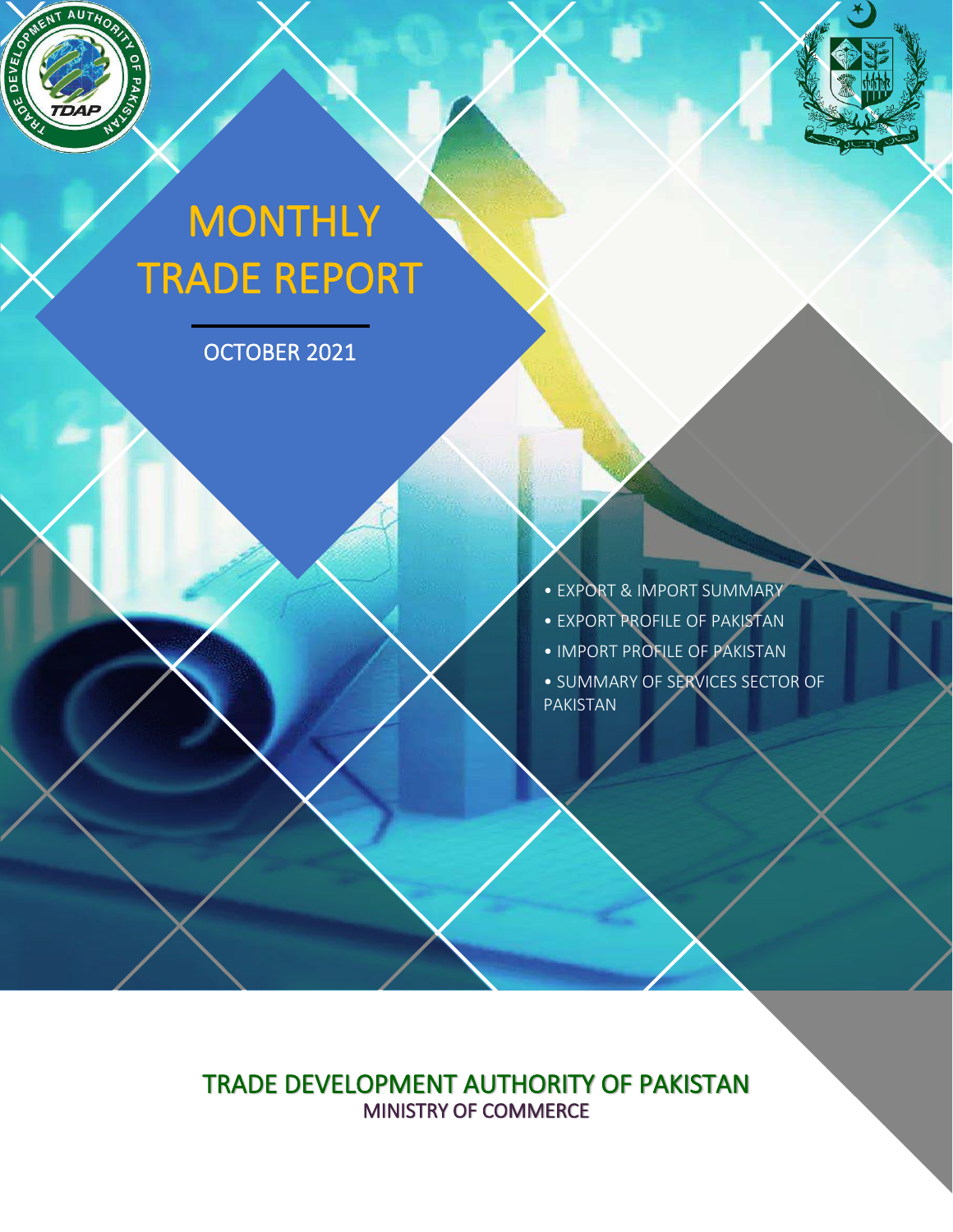### DISCLAIMER

The provisional data from Weboc, PBS and PRAL have been reported for information purposes only. Every effort has been made to cross-check and verify the authenticity of the data. Trade Development Authority of Pakistan, or the author(s), do not guarantee the data included in this work. All data and statistics used are correct as of 4<sup>th</sup> November, 2021 and may be subject to change.

For any queries or feedback regarding this publication, please contact at:

#### TEAM LEADER

Afshan Uroos Assistant Manager Afshan.uroos@tdap.gov.pk

#### LEAD RESEARCHERS

Mr. Sajid Ali Research Associate sajid.ali@tdap.gov.pk

Ms. Asima Siddiqui Research Associate asima.siddique@tdap.gov.pk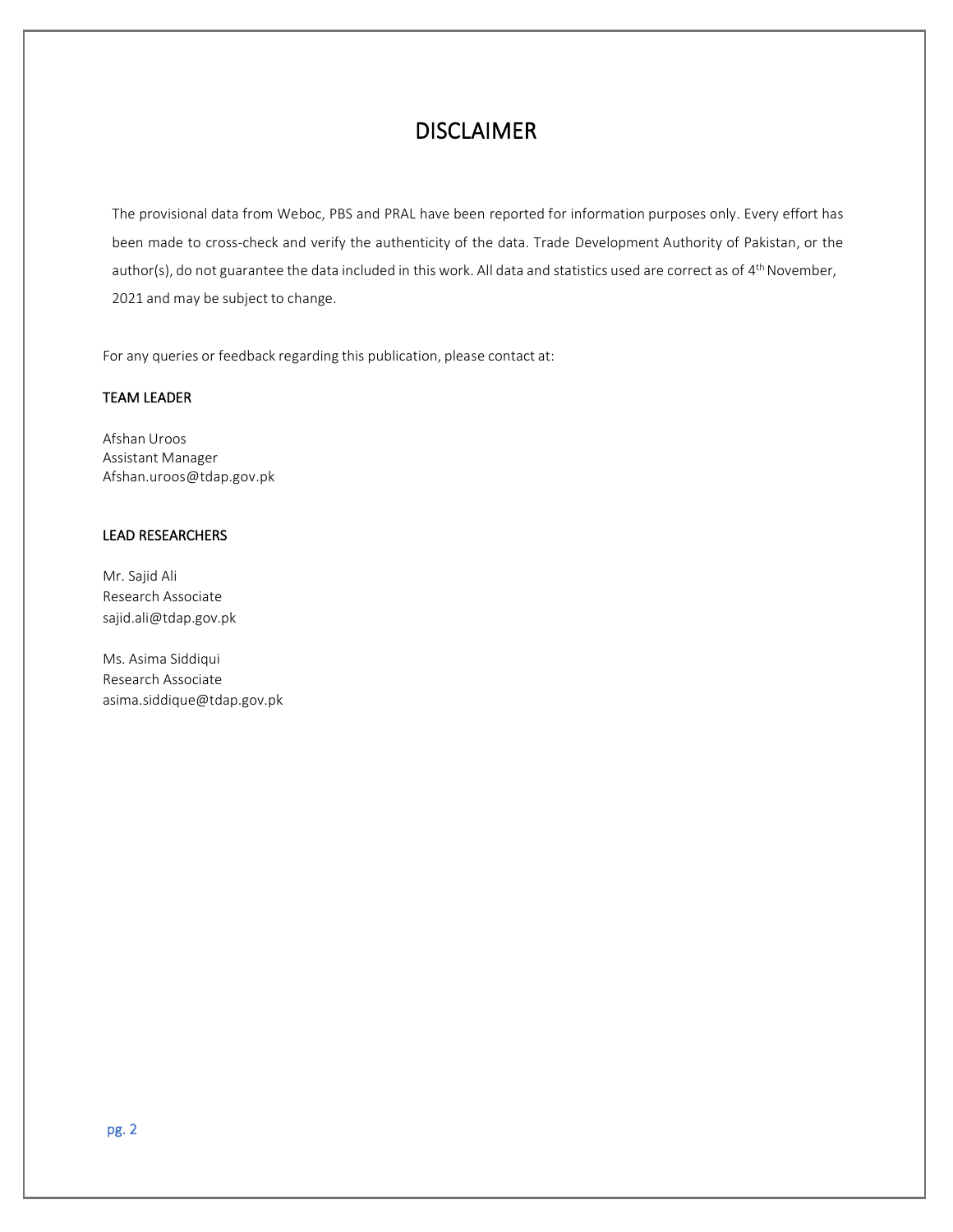# SUMMARY

#### *\*Trade values in US\$ million*

| <b>EXPORTS SUMMARY</b> | FY 2021-22 | FY 2020-21 | <b>% CHANGE</b> |
|------------------------|------------|------------|-----------------|
| October 2021           | 2,448      | 2,101      | 23%             |
| July-October 2021      | 9,444      | 7,573      | 25%             |

| <b>IMPORTS SUMMARY</b> | FY 2021-22 | FY 2020-21 | <b>% CHANGE</b> |  |
|------------------------|------------|------------|-----------------|--|
| October 2021           | 6,334      | 3,890      | 72%             |  |
| July-October 2021      | 25,063     | 15,176     | 65.6%           |  |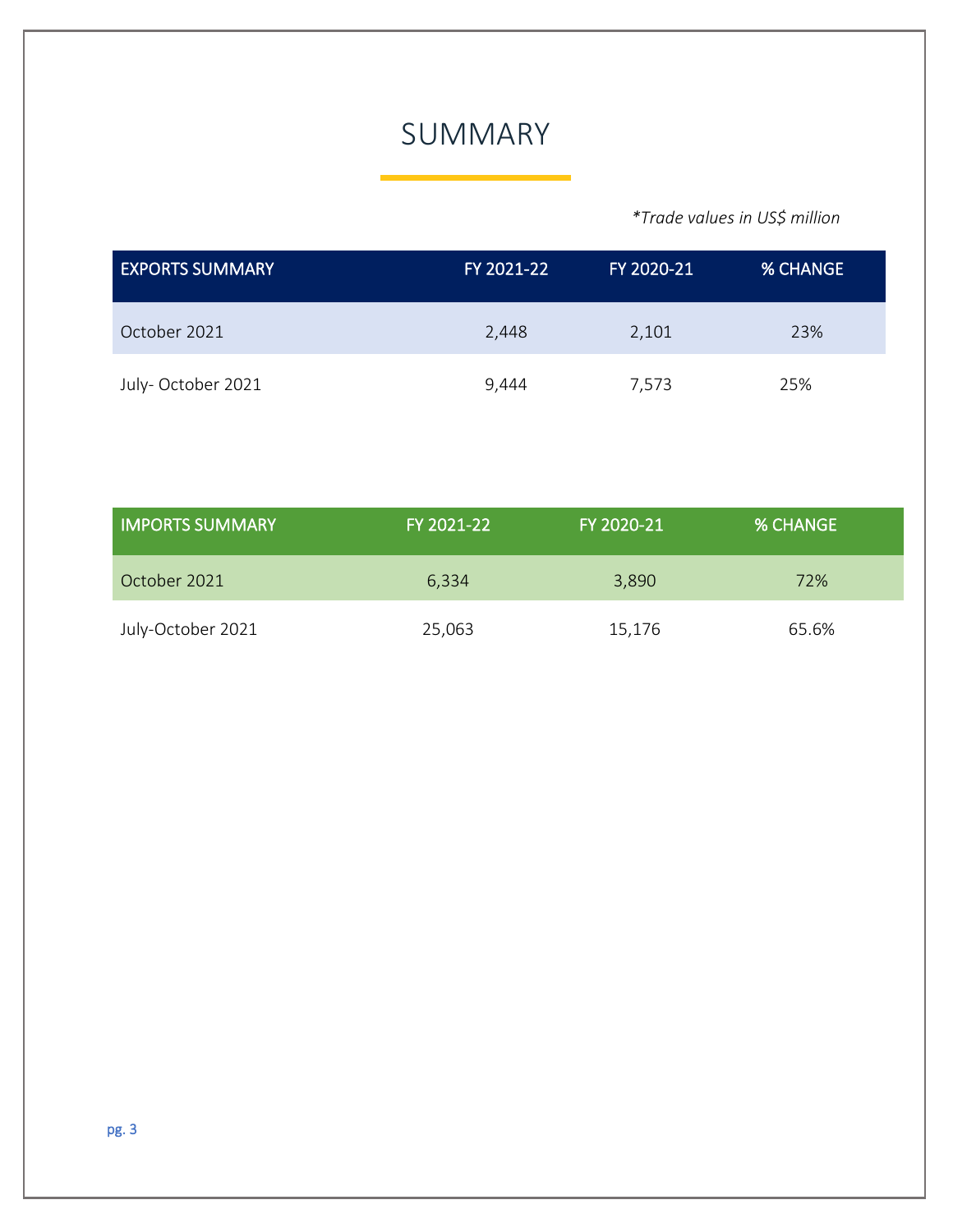# EXPORT PROFILE

#### TOP PARTNER COUNTRIES SHOWING INCREASE *\*Trade values in US\$ million*

| <b>COUNTRY</b>       | Oct-2021 | Oct-2020 | <b>% CHANGE</b> |
|----------------------|----------|----------|-----------------|
| UNITED STATES        | 603.56   | 421.62   | 43%             |
| <b>CHINA</b>         | 281.30   | 169.59   | 66%             |
| SPAIN                | 90.93    | 77.97    | 17%             |
| UNITED ARAB EMIRATES | 83.89    | 80.94    | 4%              |
| <b>ITALY</b>         | 68.65    | 50.78    | 35%             |
| <b>BELGIUM</b>       | 65.57    | 55.14    | 19%             |
| <b>MALAYSIA</b>      | 37.06    | 14.84    | 150%            |
| <b>FRANCE</b>        | 36.32    | 36.09    | 1%              |
| SAUDI ARABIA         | 30.20    | 27.86    | 8%              |
| <b>POLANO</b>        | 29.12    | 26.15    | 11%             |

#### TOP PARTNER COUNTRIES SHOWING DECREASE

| <b>COUNTRY</b>      | Oct-2021 | Oct-2020 | <b>% CHANGE</b> |
|---------------------|----------|----------|-----------------|
| UNITED KINGDOM      | 195.46   | 200.00   | $-2%$           |
| <b>BANGLADESH</b>   | 71.56    | 73.41    | $-3%$           |
| AFGHANISTAN         | 50.55    | 92.99    | $-46%$          |
| <b>SRI LANKA</b>    | 21.85    | 23.36    | $-6%$           |
| <b>TURKEY</b>       | 20.50    | 21.78    | $-6%$           |
| <b>SOUTH AFRICA</b> | 19.45    | 22.40    | $-13%$          |
| <b>DENMARK</b>      | 18.11    | 20.75    | $-13%$          |
| SWEDEN              | 12.17    | 13.07    | $-7%$           |
| <b>KUWAIT</b>       | 10.35    | 10.64    | $-3%$           |
| <b>INDONESIA</b>    | 8.15     | 12.22    | $-33%$          |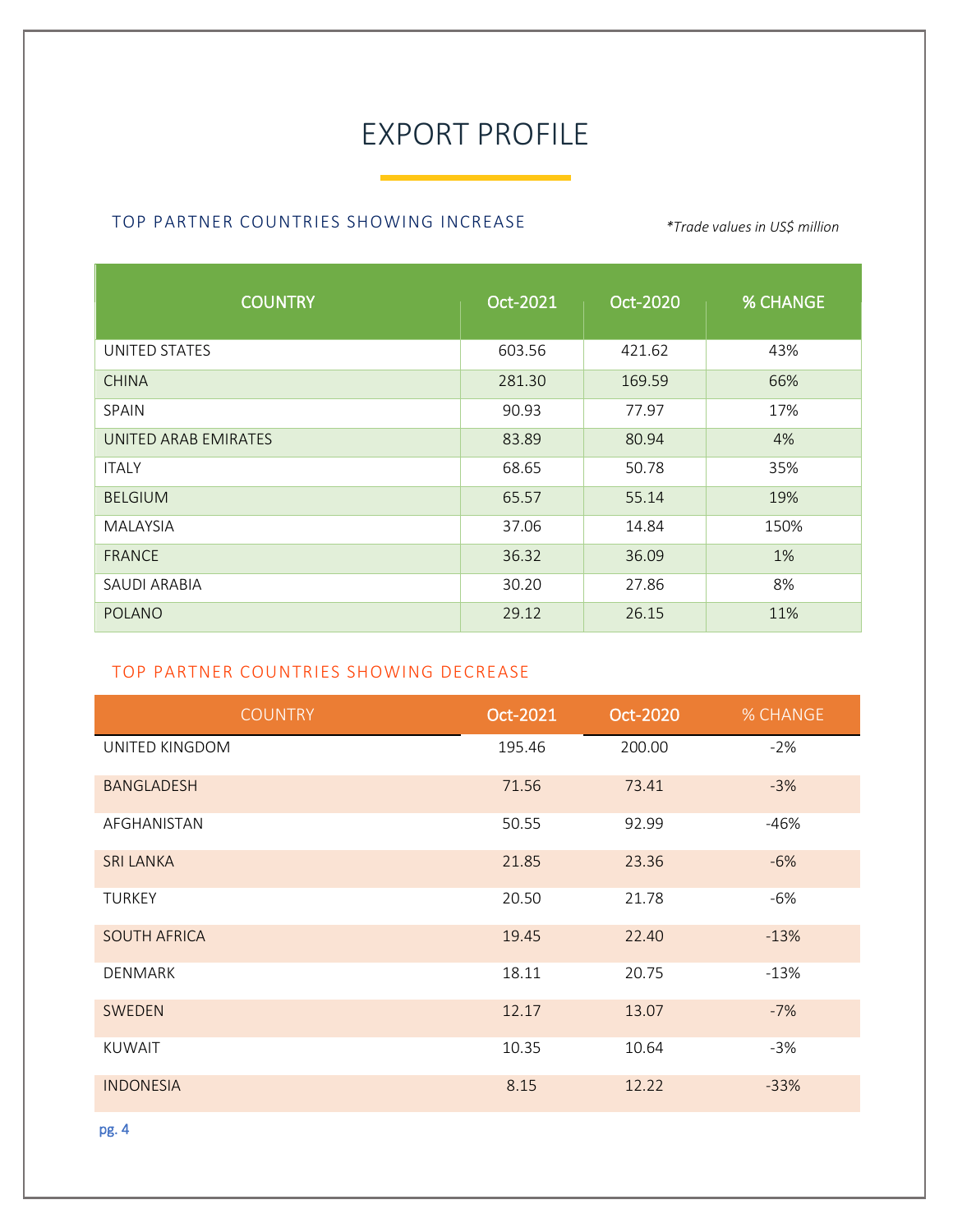#### TOP GROWING COMMODITIES

| <b>HS</b> | <b>PRODUCTS</b>                                                                                | Oct-2021 | Oct-2020 | <b>%CHANG</b> |
|-----------|------------------------------------------------------------------------------------------------|----------|----------|---------------|
| 6302      | Bedlinen, table linen, toilet linen and kitchen linen of all types of textile                  | 292.27   | 247.05   | 18%           |
| 6203      | Men's or boys' suits, ensembles, jackets, blazers, trousers, bib and brace                     | 239.01   | 195.99   | 22%           |
| 1006      | <b>Rice</b>                                                                                    | 183.25   | 142.7    | 28%           |
| 5205      | Cotton yarn other than sewing thread, containing >= 85%                                        | 101.41   | 55.55    | 83%           |
| 6103      | Men's or boys' suits, ensembles, jackets, blazers, trousers, bib and brace                     | 92.01    | 58.86    | 56%           |
| 5209      | Woven fabrics of cotton, containing >= 85% cotton by weight and weighing >                     | 81.74    | 78.36    | 4%            |
| 303       | Frozen fish (excluding fish fillets and other fish meat of heading 0304                        | 63.24    | 10.73    | 489%          |
| 4203      | Articles of apparel and clothing accessories, of leather or composition leather                | 58.62    | 49.06    | 19%           |
| 7403      | Copper-Tin Base Alloys Bronze (Other Copper Alloys)                                            | 53.6     | 36.91    | 45%           |
| 5208      | Woven fabrics of cotton, containing >= 85% cotton by weight and weighing                       | 48.81    | 45.56    | 7%            |
| 6302      | Bedlinen, table linen, toilet linen and kitchen linen of all types of textile                  | 292.27   | 247.05   | 18%           |
| 6203      | Men's or boys' suits, ensembles, jackets, blazers, trousers, bib and brace                     | 239.01   | 195.99   | 22%           |
|           | overalls, breeches                                                                             |          |          |               |
| 1006      | <b>Rice</b>                                                                                    | 183.25   | 142.7    | 28%           |
| 5205      | Cotton yarn other than sewing thread, containing >= 85%                                        | 101.41   | 55.55    | 83%           |
| 6103      | Men's or boys' suits, ensembles, jackets, blazers, trousers, bib and brace                     | 92.01    | 58.86    | 56%           |
| 5209      | Woven fabrics of cotton, containing >= 85% cotton by weight                                    | 81.74    | 78.36    | 4%            |
| 303       | Frozen fish (excluding fish fillets and other fish meat of heading 0304<br>composition leather | 63.24    | 10.73    | 489%          |

#### TOP DECREASING COMMODITIES

| <b>HS</b> | <b>PRODUCTS</b>                                                                         | Oct-2021 | Oct-2020 | <b>%CHANGE</b> |
|-----------|-----------------------------------------------------------------------------------------|----------|----------|----------------|
| 3004      | Medicaments consisting of mixed or unmixed products                                     | 13.60    | 19.43    | $-30%$         |
| 703       | Onions, shallots, garlic, leeks and other alliaceous vegetables, fresh or chilled       | 11.75    | 16.48    | $-29%$         |
| 2523      | Cement, incl. cement clinkers, whether or not coloured                                  | 10.30    | 32.88    | $-69%$         |
| 6306      | Tarpaulins, awnings and sunblind's; tents; sails for boats, sailboards or land<br>craft | 9.70     | 12.21    | $-21%$         |
| 0804      | FRESH, Mangos, Mangoes Pulp, Guava,                                                     | 9.25     | 10.76    | $-14%$         |
| 6403      | Footwear with outer soles of rubber, plastics, leather or composition leather           | 6.71     | 7.49     | $-10%$         |
| 2207      | -UNDENATURED ETHYL ALCOHOL OF AN ALCOHOLIC STRENGTH BY VOLUME<br>OF 80 % VOL OR HIGHER  | 5.51     | 38.00    | $-86%$         |
| 7210      | Flat-rolled products of iron or non-alloy steel, of a width >=600 mm                    | 2.55     | 6.58     | $-61%$         |
| 710       | Vegetables, uncooked or cooked by steaming or boiling in water, frozen                  | 0.56     | 1.29     | -57%           |
| 2106      | Food preparations, n.e.s.                                                               | 0.22     | 0.80     | $-73%$         |
| 3004      | Medicaments consisting of mixed or unmixed products                                     | 13.60    | 19.43    | $-30%$         |
| 703       | Onions, shallots, garlic, leeks and other alliaceous vegetables, fresh or chilled       | 11.75    | 16.48    | $-29%$         |
| 2523      | Cement, incl. cement clinkers, whether or not coloured                                  | 10.30    | 32.88    | $-69%$         |
| 6306      | Tarpaulins, awnings and sunblind's; tents; sails for boats, sailboards or land<br>craft | 9.70     | 12.21    | $-21%$         |
| 0804      | FRESH, Mangos, Mangoes Pulp, Guava,                                                     | 9.25     | 10.76    | $-14%$         |
| 6403      | Footwear with outer soles of rubber, plastics, leather or composition leather           | 6.71     | 7.49     | $-10%$         |

pg. 7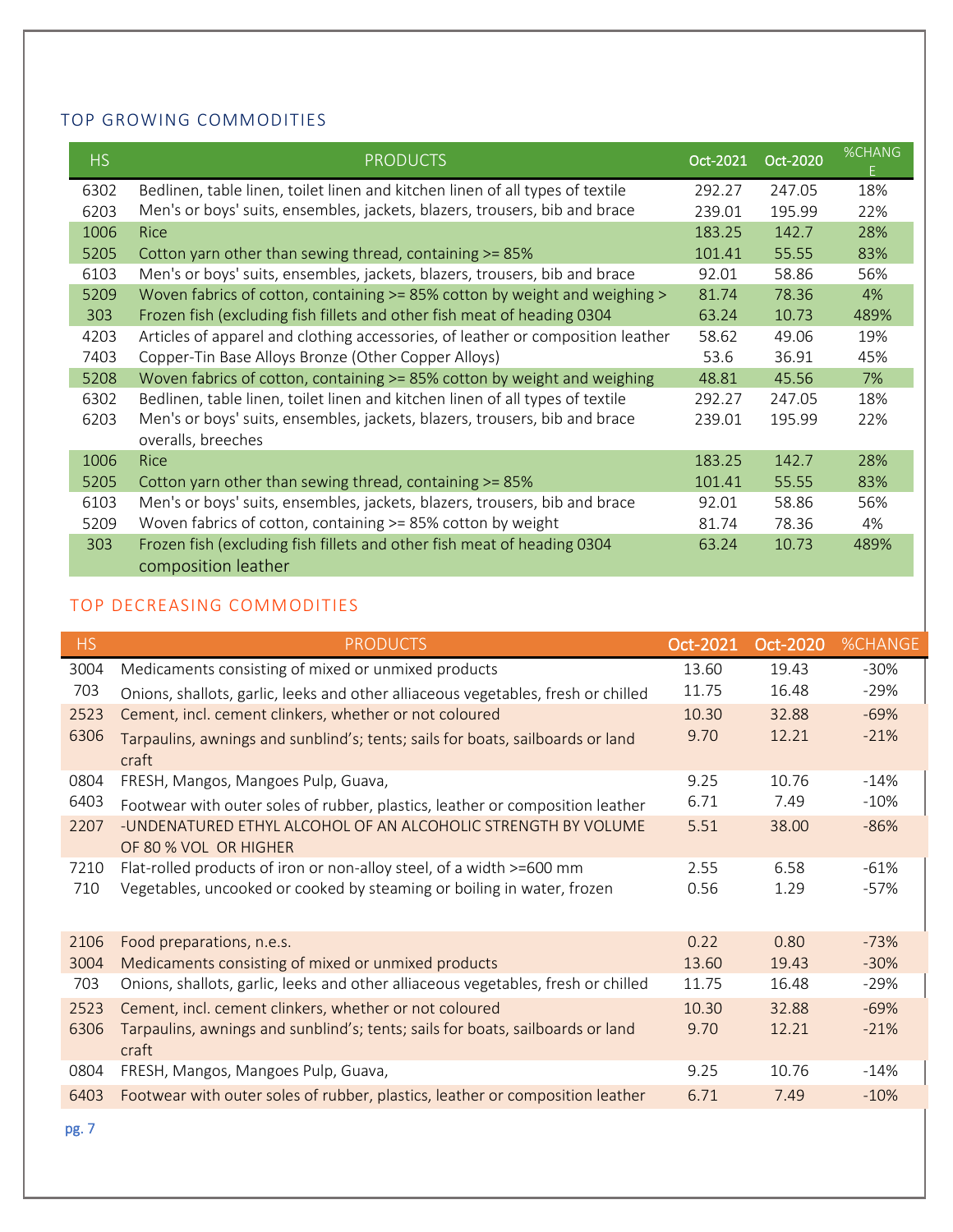# IMPORT PROFILE

*\*Trade values in US\$ million*

#### TOP PARTNER COUNTRIES SHOWING INCREASE

| <b>COUNTRY</b>       | Oct-2021 | Oct-2020 | % CHANGE |
|----------------------|----------|----------|----------|
| China                | 1672.18  | 968.67   | 73%      |
| United Arab Emirates | 592.29   | 409.98   | 44%      |
| Indonesia            | 343.011  | 140.27   | 145%     |
| Saudi Arabia         | 328.72   | 165.98   | 98%      |
| <b>United States</b> | 245.03   | 195.68   | 25%      |
| Kuwait               | 241.01   | 104.89   | 130%     |
| Qatar                | 179.52   | 119.69   | 50%      |
| Japan                | 227.17   | 81.26    | 180%     |
| Thailand             | 144.34   | 53.23    | 171%     |
| South Africa         | 237.19   | 81.49    | 191%     |

#### TOP PARTNER COUNTRIES SHOWING DECREASE

| <b>COUNTRY</b> | Oct-2021 | Oct-2020 | % CHANGE |
|----------------|----------|----------|----------|
| Malaysia       | 106.69   | 123.35   | $-14%$   |
| Kenya          | 30.15    | 40.98    | $-26%$   |
| Switzerland    | 12.24    | 16.75    | $-27%$   |
| Hong Kong      | 4.65     | 10.06    | $-54%$   |
| Argentina      | 9.08     | 9.93     | $-9%$    |
| Oman           | 8.43     | 66.82    | $-87%$   |
| Denmark        | 7.28     | 9.06     | $-20%$   |
| Austria        | 8.53     | 12.19    | $-26%$   |
| Azerbaijan     | 0.46     | 11.16    | $-30%$   |
| Paraguay       | 1.3      | 3.7      | $-65%$   |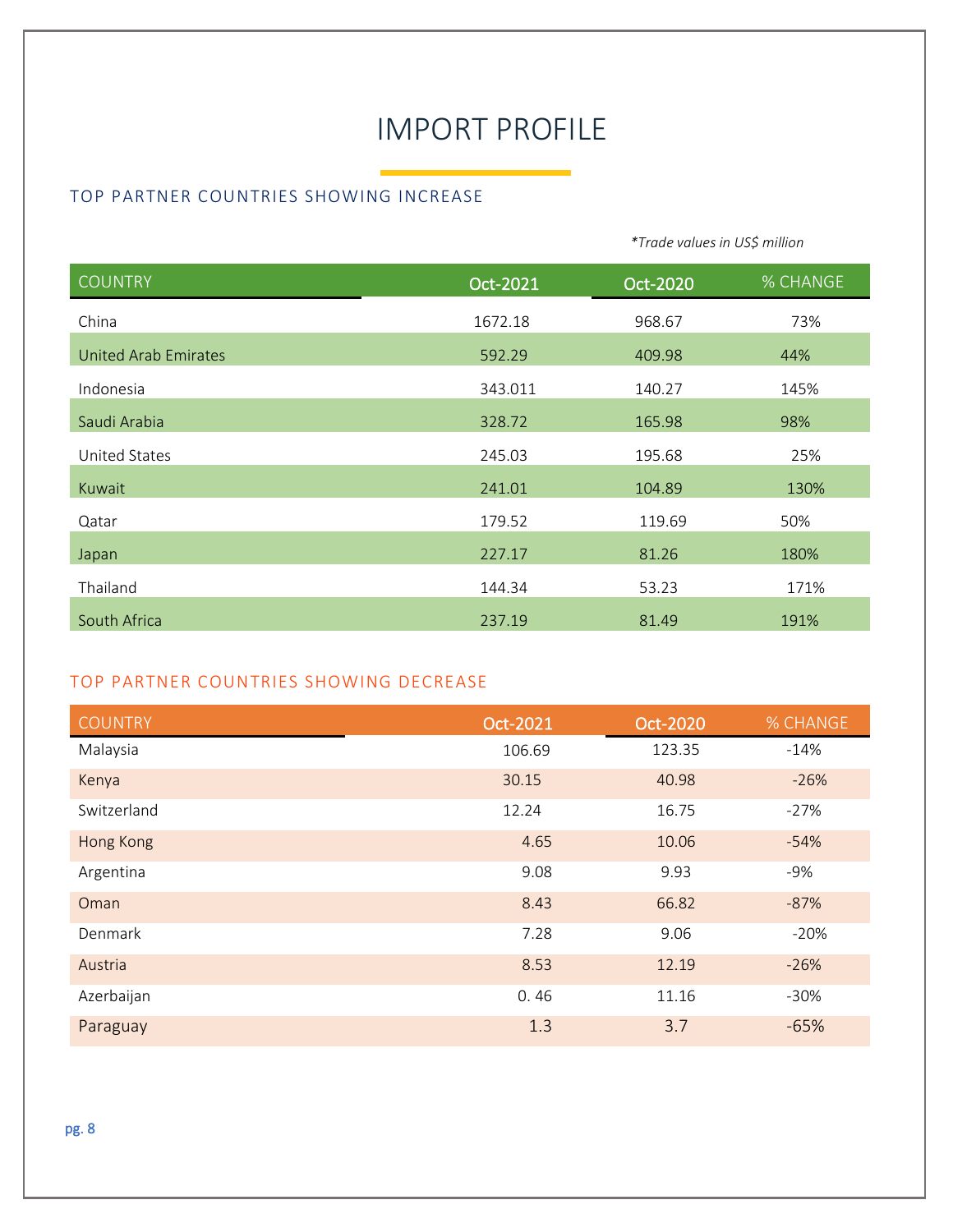#### TOP GROWING COMMODITIES

| HS.  | <b>PRODUCTS</b>                                                                                  | Oct-2021 | Oct-2020 | % CHANGE    |
|------|--------------------------------------------------------------------------------------------------|----------|----------|-------------|
| 2710 | Petroleum oils and oils obtained from bituminous minerals<br>(excluding crude)                   | 710.85   | 376.26   | 89%         |
| 2709 | Petroleum oils and oils obtained from bituminous minerals                                        | 359.72   | 180.70   | 99%         |
| 2711 | Petroleum gas and other gaseous hydrocarbons                                                     | 521.00   | 269.70   | 93%         |
| 1511 | Palm oil and its fractions, whether or not refined                                               | 245.71   | 83.85    | 193%        |
| 2701 | Coal; briquettes, ovoids and similar solid fuels manufactured from<br>coal                       | 286.74   | 109.82   | 161%        |
| 3002 | Human blood; animal blood prepared for therapeutic, prophylactic<br>or diagnostic uses: antisera | 235.25   | 26.77    | 779<br>$\%$ |
| 8703 | Motor cars and other motor vehicles                                                              | 137.66   | 20.26    | 579%        |
| 5201 | Cotton, neither carded nor combed                                                                | 145.15   | 84.09    | 73%         |
| 0713 | Dried leguminous vegetables, shelled, whether or not skinned                                     | 52.30    | 45.72    | 14%         |
| 3902 | Polymers of propylene or of other olefins, in primary forms                                      | 67.46    | 61.37    | 10%         |

### TOP DECREASING COMMODITIES

| HS.  | <b>PRODUCTS</b>                                                                                     | Oct-2021 | Oct-2020 | <b>%CHANGE</b> |
|------|-----------------------------------------------------------------------------------------------------|----------|----------|----------------|
| 4011 | New pneumatic tyres, of rubber                                                                      | 23.52    | 37.27    | $-37%$         |
| 1201 | Soya beans, whether or not broken                                                                   | 11.99    | 21.17    | $-43%$         |
| 8410 | Hydraulic turbines, water wheels, and regulators therefor                                           | 6.89     | 8.32     | $-17%$         |
| 7308 | structures and parts of structures "e.g., bridges                                                   | 3.93     | 16.54    | -76%           |
| 0702 | Tomatoes, fresh or chilled                                                                          | 13.07    | 16.63    | $-21%$         |
| 0404 | Whey, whether or not concentrated or containing added sugar or<br>other sweetening matter; products | 1.69     | 2.7      | $-37%$         |
| 2933 | Heterocyclic compounds with nitrogen hetero-<br>atom[s]                                             | 14.36    | 15.28    | $-6%$          |
| 5603 | Nonwovens, wether or not impregnated, coated converted or<br>laminated, n.e.s.                      | 7.19     | 7.78     | $-8%$          |
| 3822 | Diagnostic or laboratory reagents on a backing, prepared diagnostic<br>or laboratory reagents       | 12.37    | 14.99    | $-17%$         |
| 7208 | Iron and steel                                                                                      | 13.53    | 24.97    | $-46%$         |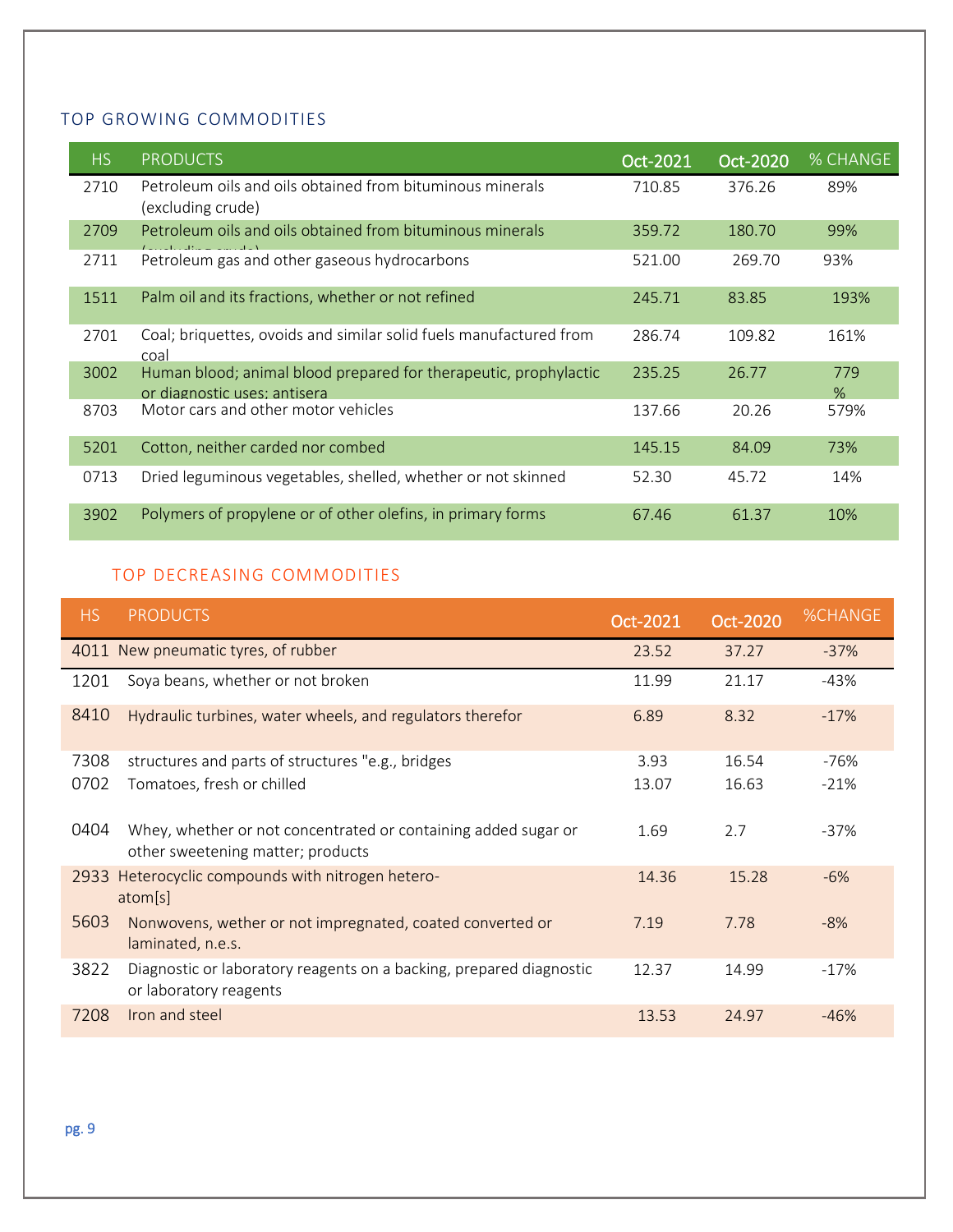# SUMMARY OF SERVICES SECTOR

*\*Trade values in US\$ million*

| <b>EXPORTS SUMMARY</b> | FY 2021-22 | FY 2020-21 | % CHANGE |
|------------------------|------------|------------|----------|
| September 2021         | 550.91     | 476.09     | 15.7%    |
| July-September         | 1572.04    | 1275.97    | 23.2%    |

| <b>IMPORTS SUMMARY</b> | FY 2021-22 | FY 2020-21 | % CANGE |
|------------------------|------------|------------|---------|
| September 2021         | 668.09     | 571.04     | 17%     |
| July-September         | 2289.25    | 1809.08    | 26.5%   |